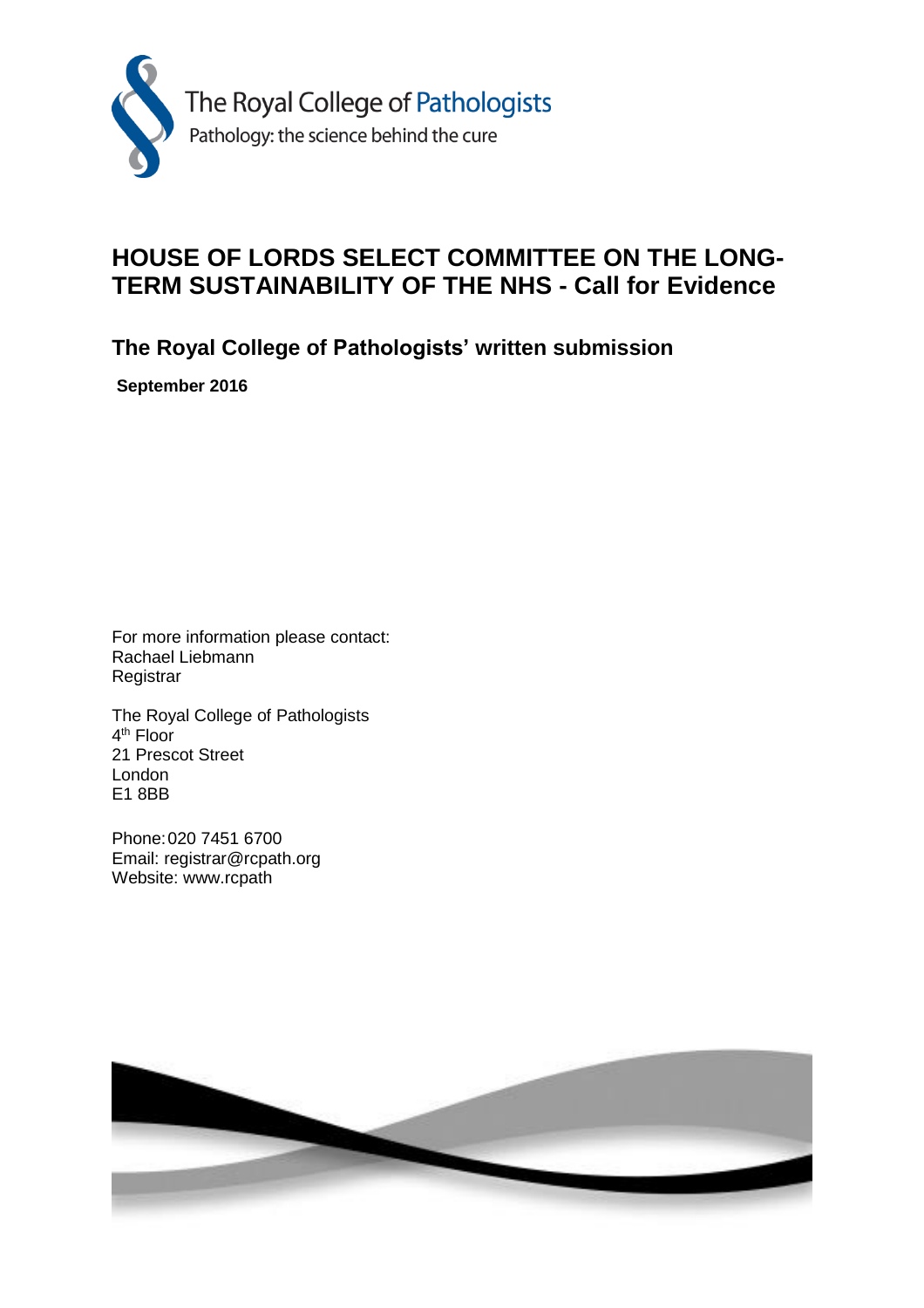# **1 About the Royal College of Pathologists**

1.1 The Royal College of Pathologists (RCPath) is a professional membership organisation with charitable status. It is committed to setting and maintaining professional standards and to promoting excellence in the teaching and practice of pathology. Pathology is the science at the heart of modern medicine and is involved in 70 per cent of all diagnoses made within the National Health Service. The College aims to advance the science and practice of pathology, to provide public education, to promote research in pathology and to disseminate the results. We have over 10,000 members across 19 specialties working in hospital laboratories, universities and industry worldwide to diagnose, treat and prevent illness.

1.2 The Royal College of Pathologists comments on the House of Lords Select Committee on the long-term sustainability of the NHS - Call for Evidence . The following comments were made by Fellows of the College during the consultation which ran from 25th July until 9th September 2016 and collated by Dr Rachael Liebmann, Registrar.

# **2 Consultation responses**

### **2.1 The future health care system**

2.1.1 The NHS has changed considerably since its inception in 1948, and if anything the pace of change is increasing. There is a requirement to build flexibility into the NHS to meet those changes which are predictable, but more importantly those that are not.

2.1.2 Pathology is the study of disease and this scientific understanding underpins modern medicine. Pathology is fundamental to the diagnostic process and for monitoring ongoing disease. The modernisation of pathology services over the last 10 years has been a prelude to the current round of service transformation. As pathology diagnostic services cut across the traditional boundaries of primary, secondary and tertiary care, we therefore have unique experience of the challenges and possible solutions to achieving a sustainable NHS. Through understanding the mechanisms and manifestations of disease and ensuring the quality of investigations, pathology can contribute significantly to an NHS that could be the first healthcare system in the world to implement a cost-effective integrated approach to disease prevention, early detection, diagnosis and treatment that would benefit its population and its economy.

2.1.3 The implementation of whole genome sequencing soon after birth has the potential to replace the current limited metabolic heel-prick screen, and at the same time provide knowledge of genetic predisposition to disease and pharmacogenomic data to ensure optimal use of drugs and avoidance of side-effects. Such a programme would be likely to be be costeffective since as more data is gathered, machine learning could allow greater predictive capacity.

2.1.4 Genetic screening is insufficient to guide healthcare provision for individuals in isolation, as disease is usually the result of a combination of predisposition and environmental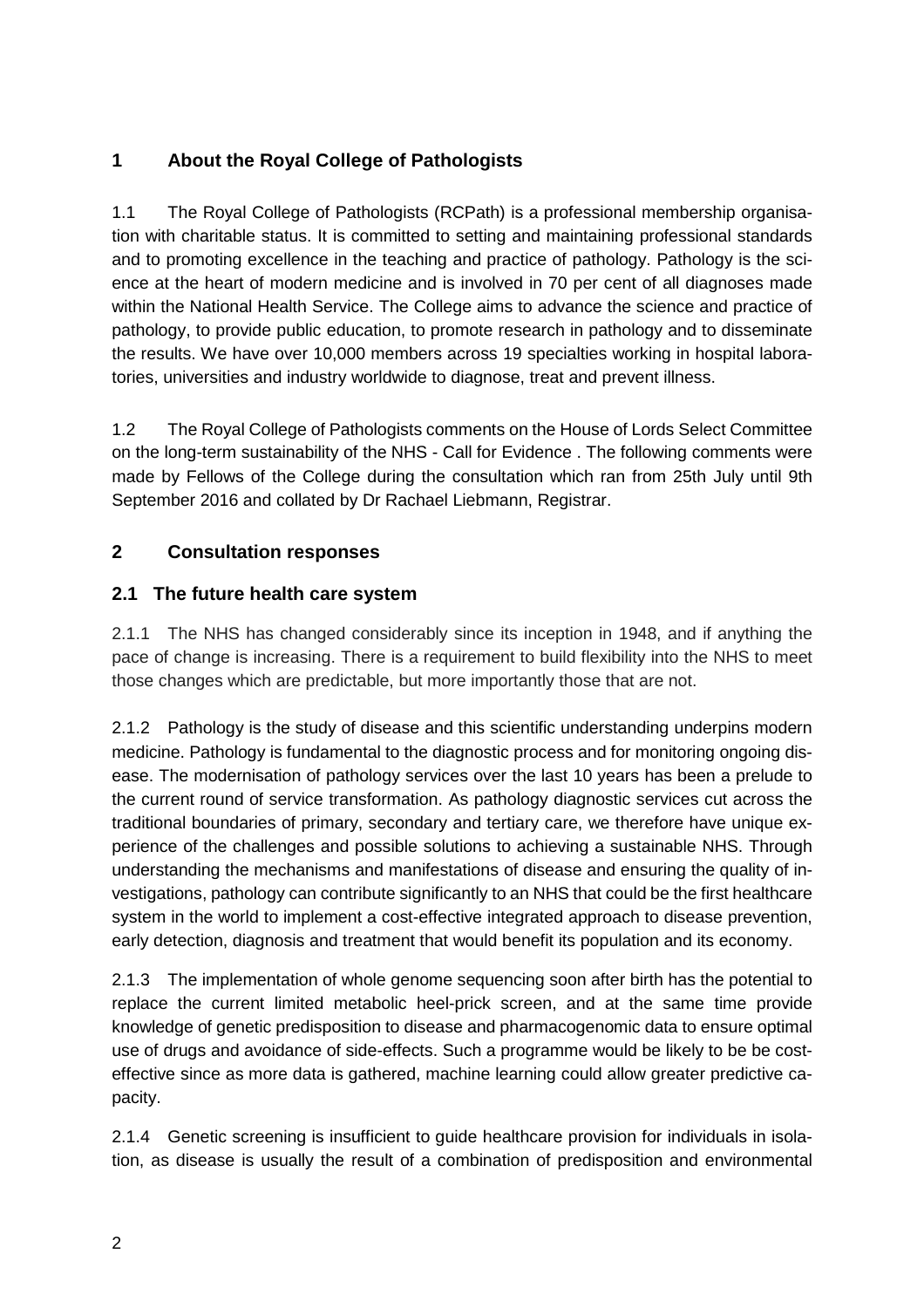factors, including lifestyle choices such as smoking. We therefore need to put in place a system of health checks based on evidence of benefit. It is already commonplace for GPs to check blood pressure, cholesterol level and weight. The ability to screen for early disease potentially allows early intervention, and often better outcomes for patients. The health economics of screening programmes are rigorously examined by the national screening committee, and it is important that this work continues to avoid inappropriate testing and expense.

2.1.5 The importance of monitoring the health of those with chronic disorders is well known. The use of point of care devices providing diagnostic information to the patient and their doctors is increasingly important.

2.1.6 The need for hospital admission will always be appropriate for acute disease, trauma and more invasive investigation of illness. Technological advances in laboratory investigations and in imaging methods provide more accurate diagnosis and treatment planning. These advances will continue with a risk of increasing costs. Drug costs are likely to continue to increase, and the importance of companion diagnostics to limit the use of such drugs to those who can most benefit from them is an important area for investment.

2.1.7 The different ways in which primary care, secondary care and nationally commissioned services are incentivised within the NHS and the market-driven fragmentation within the English NHS has led to financial compartmentalisation rather than clinical pathways and the needs of the service. This leads to the preservation of financial vested interests and confusion between clinical effectiveness and cost improvement. Streamlining and clarifying the financial relationships between sectors of the services might begin to release the investment necessary to improve the success rate of laboratory consolidation. Such investment should be in improved local connectivity, and nationally via the National Laboratory Medicine Catalogue to help deliver the 2020 vision. Scottish Fellows pointed out that in Scotland there is close working between the professions, Colleges and Scottish Government. As a result the realistic medicine programme focuses on driving priorities while offloading waste or excess.

2.1.8 College Fellows expressed the opinion that a health service free at the point of delivery was crucial and most respondents considered the NHS to be entirely sustainable provided the population have a clear idea what the NHS is for. At the moment, it is a massive organisation which treats everything from cheap and relatively trivial complaints through to hugely expensive cancer drugs which provide a couple of extra weeks of life. This is not sustainable because the NHS can always find bigger and better ways to spend money. If there is a political will to ensure that we can afford the NHS, the cash limits must be clear. And most importantly it must be politicians who set the cash limits. Handing the responsibility for rationing healthcare to the National Institute of Health and Care Excellence (NICE) was considered to represent a failure of political leadership. So the view of the profession is that politicians should stop inferring that with ever increasing efficiencies the public purse will supply all the healthcare that anyone could possibly want. It is time for explicit admissions from the elected government that rationing in some form has always existed and will have to get tighter as an inevitable consequence of scientific developments, healthcare economics and population demographics. The view was expressed that it should be for politicians to decide what the nation can afford and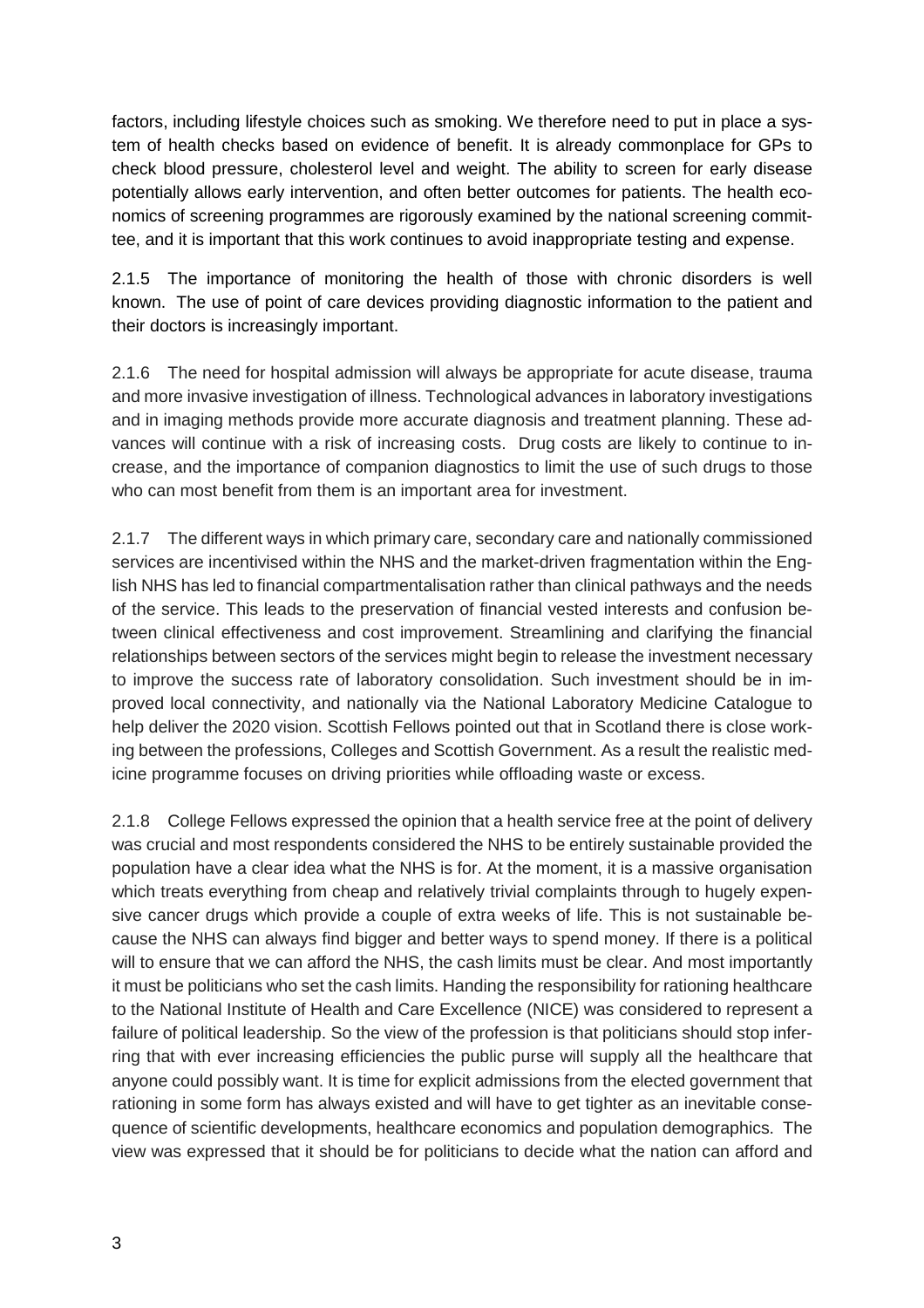to say how much will be spent. Then if the population disagrees the cost of increasing standards will have to be part of a manifesto or a referendum. It was considered that the current system allows politicians to abdicate their responsibility for healthcare rationing.

2.1.9 Finally, the expectations of patients, carers, families and primary and secondary care need to be managed so that decisions on the most appropriate type and place of treatment can be made rationally. The decision about whether to refer someone to hospital or indeed to undertake a diagnostic test should be predicated on the benefit expected. The Choosing Wisely programme aims to ensure that patients are appropriately informed about the benefits and positive and negative consequences of investigations and interventions.

## **2.2 Resource issues, including funding, productivity, demand management, and resource use**

2.2.1 The current tax-based system has the advantage that there are no extra costs associated with collection of fees. It is arguable that charging for prescriptions costs more than it saves, and it is likely that any similar such initiatives will detract rather than add to the total funding available. The College does not believe that charging for diagnostic services would be in the best interests of the NHS or patients. As a profession we have serious concerns around the commercialisation of pathology diagnostic services, as this can have an adverse impact on the availability of interpretive advice, training the future workforce, standards and quality and the long term sustainability of services and research.

2.2.2 The Royal College of Pathologists has considerable experience of the difficulties of demand management, as the number of diagnostic tests requested has increased continuously over the last 30 years, and the pace of increase shows no signs of reducing. This may reflect the added value of diagnostics to the scientific practice of medicine. However, there is no point in doing a diagnostic test unless it is going to alter a patient's management. One can perhaps take this further and suggest that there is no advantage in admitting a patient to hospital for tests unless they are fit to receive treatment.

2.2.3 We have found that electronic requesting of tests and acknowledgement of reports ensures that tests are not requested unless they are truly needed by the requesting physician. We welcome the optimisation of diagnostic pathways implied by the 28 day cancer diagnostics project. Pathology needs to impact on patient pathways in ways that deliver the greatest benefit.

2.2.4 The main concern Fellows have is that any proposed changes in healthcare provision must maintain the protection patients have to be free from the twin abuses of over investigation and over treatment. Perhaps the most important principle of the NHS is that all our patients can rely on receiving the most efficient assessment, investigation and management of their illness; not because UK health care is free at the point of access but because the clinicians do not have any direct pecuniary interest in the investigation and management of individual patients. This is what makes the NHS so efficient and such good value for money.

### **2.3 Workforce**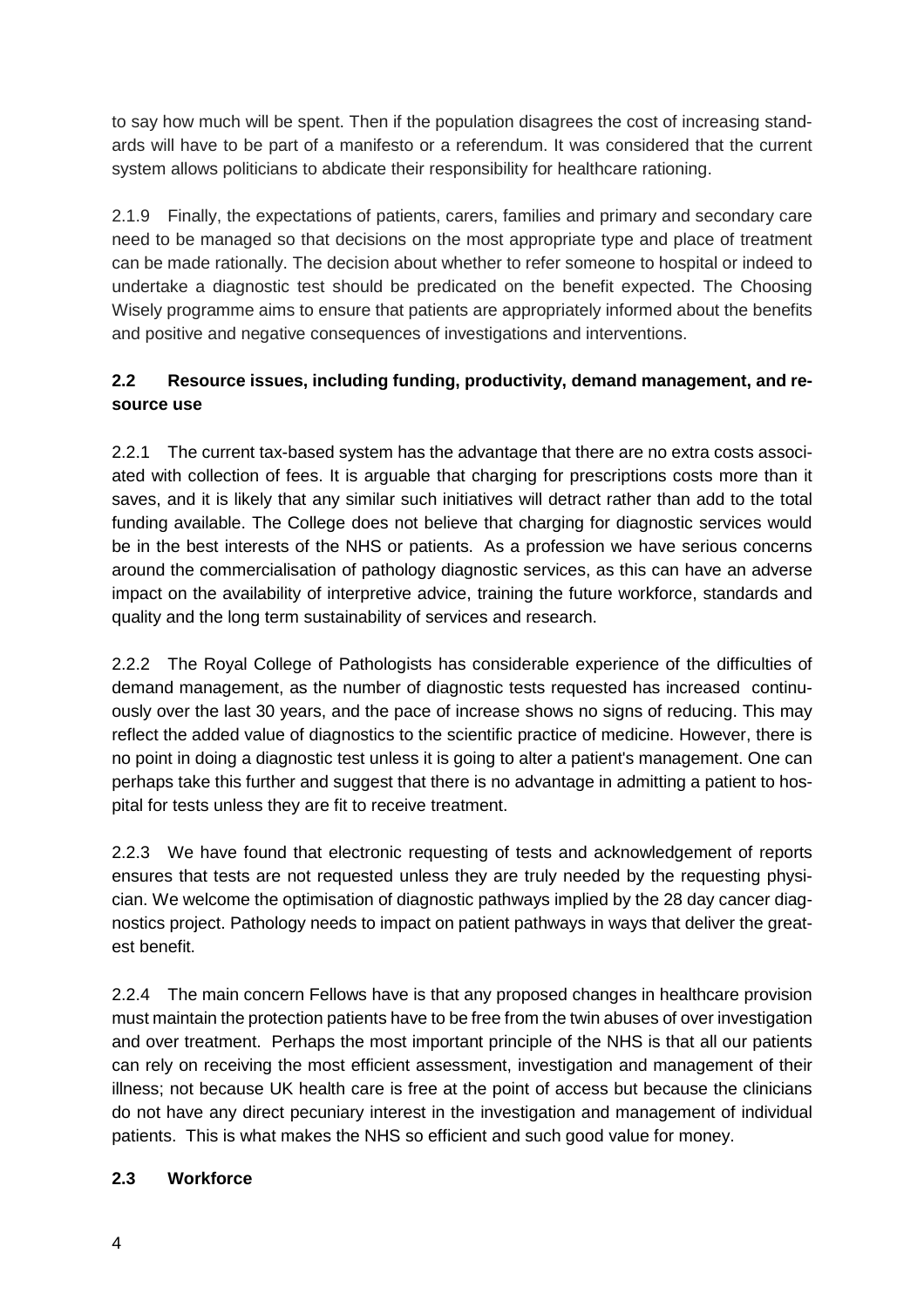2.3.1 As the need for pathology diagnostic services increases, there is a corresponding need to train the workforce to operate laboratory equipment, interpret the results, and report them appropriately in an environment that promotes quality. The College has responsibility for the training and examination of both medical and scientific staff engaged in pathology across 19 specialties, the majority of which are essential to the safe operation of the NHS. In our view it is essential that pathology is included in the training of doctors, nurses and other allied health professionals across the NHS. The understanding of disease diagnosis and monitoring underpins the safe practice of health care at every level, and this is the business of pathologists. Through laboratory accreditation we have many years experience of quality management and continuous quality improvement. Unreliable investigations and advice are ultimately more costly to the service.

2.3.2 The College views the impact of Brexit with concern, as the UK is fortunate to attract many scientists and doctors from Europe into pathology. As a College we also participate in a large number of European initiatives, and have published joint guidance with Europe in a number of areas, including molecular pathology. The College Fellows have grave concerns about research funding as much pathology research is collaborative across Europe.

2.3.3 The reduction in medical academic staff, and particularly academic pathologists, is a major concern as it limits the number of pathologists who can be trained for future requirements. Pathology is an integral part of almost all health research so is at the forefront of innovation. Most clinical trials will involve the assessment of tissues (for cancer) or blood samples; the quality of the clinical trial and the interpretation of the outcome is critically dependent on accurate pathology diagnostics.

2.3.4 We should not rely on other countries to train pathologists for us, just as we would find it unacceptable to train large numbers of pathologists who then benefited other countries.

2.3.5 Retention of pathologists is an issue, and is likely to become a greater problem in the next 20 years as many of those currently in post are due to retire during this time. Working conditions, reimbursement, and demand management of workload are all important factors which can be used to mitigate the problem. Recent pension changes and the reduction and potential future loss of Clinical Excellence Awards are resulting in many doctors retiring earlier than they had originally intended, resulting in loss of the most experienced part of the workforce.

2.3.6 Workforce re-profiling allows for increasing diversification of service delivery by scientific and medical staff with the most appropriate skill mix and supports evolving services. The NHS needs to support staff – its most valuable resource – and help them to develop their potential.

2.3.7 In molecular pathology and genetics, we are encouraging a range of training options for new pathologists and those already in post. This range of opportunities includes postgraduate and undergraduate courses, conferences, internet modules, and the concept of just-intime learning allowing need to dictate the acquisition of knowledge. Just-in-time learning is